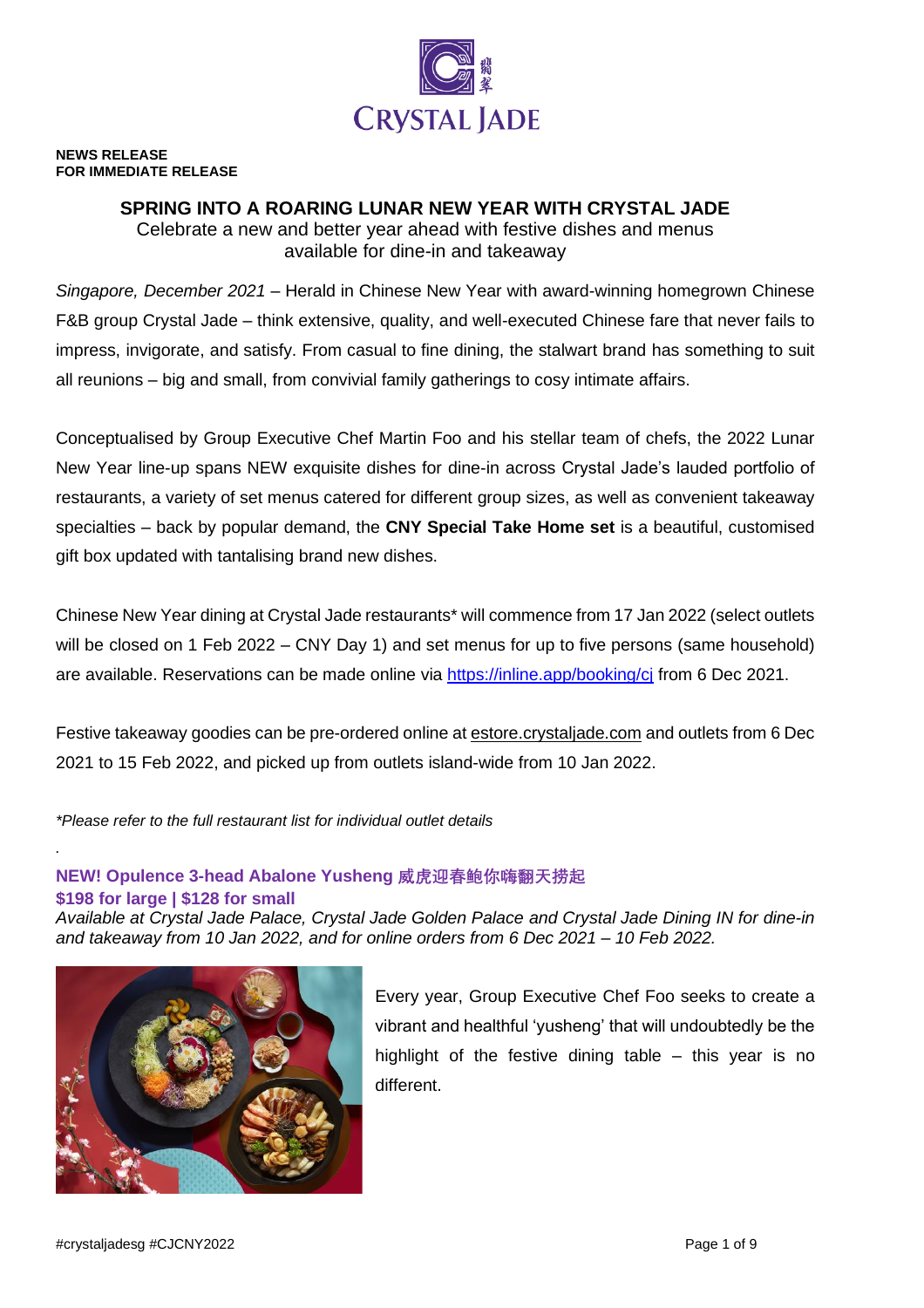Presenting spring on a plate, the *Opulence 3-head Abalone Yusheng* 威虎迎春鲍你嗨翻天捞起 paints a colourful and appetising picture with choice ingredients such as coins of red dragonfruit, dried yuzu peel, Japanese picked sweet ginger and homemade pickled cucumbers among others, besides the ubiquitous carrot and white and green radish julienne, as well as deep-fried yam strips and chickpeas, and fine *Hsin Chu* beehoon for crunch.

Dressed with edible gold leaves and fresh flowers, it is crowned with lightly-torched abalone slices from Australia, jellyfish and *ikura* or salmon roe, and tossed in an uplifting roselle and yuzu-based dressing.

### **FESTIVE FEASTING AT CRYSTAL JADE RESTAURANTS**

From 17 Jan 2022, customers can celebrate the festivities at Crystal Jade's fine and casual dining restaurants island-wide – choose from a range of exclusive Chef's a la carte recommendations and an array of set menus.

### *Crystal Jade Palace (Takashimaya Shopping Centre)*



*From top (clockwise): Steamed 'Long Hu' grouper with black bean and pickled red chillies, Steamed glutinous rice with roasted 'An Xin' chicken topped with ginger scallion sauce, Sautéed Chinese lettuce and assorted capsicum with bamboo clam accompanied with crispy golden black moss roll, Chilled dragon fruit purée with gum tragacanth, Crispy pandan glutinous rice cake 'Nian Gao' with icing sugar*

A dining destination for many customers, the flagship Crystal Jade Palace offers Cantonese classics as well as inventive offerings exquisitely-crafted with signature touches by Resident Chef Martin Foo.

#crystaljadesg #CJCNY2022 Page 2 of 9 Tuck into nourishing bowls of *Double-boiled Australian abalone with Chuan Bei and walnut* 川贝核桃 炖澳洲鲍鱼 (\$38/person) and *Braised superior bird's nest with crab meat and roe* 大展鸿图烩官燕 (\$88/person), before partaking in seafood dishes such as Steamed glutinous rice with roasted *'An Xin'*  Chicken topped with ginger scallion sauce 原笼荷香金稻葱油脆皮安心鸡 (\$36), *Sautéed Chinese lettuce and assorted capsicum with bamboo clam accompanied with crispy golden black moss roll* 莴 笋彩椒炒桂花蚌拼黄金发菜卷(\$78) or a 'surf-and-turf' option of *Pan-fried sea cucumber stuffed with kurobuta pork, black moss with Chinese 'iron yam' and scallion* 铁棍山药葱烧煎酿发财黑䐁辽参 (\$48/person).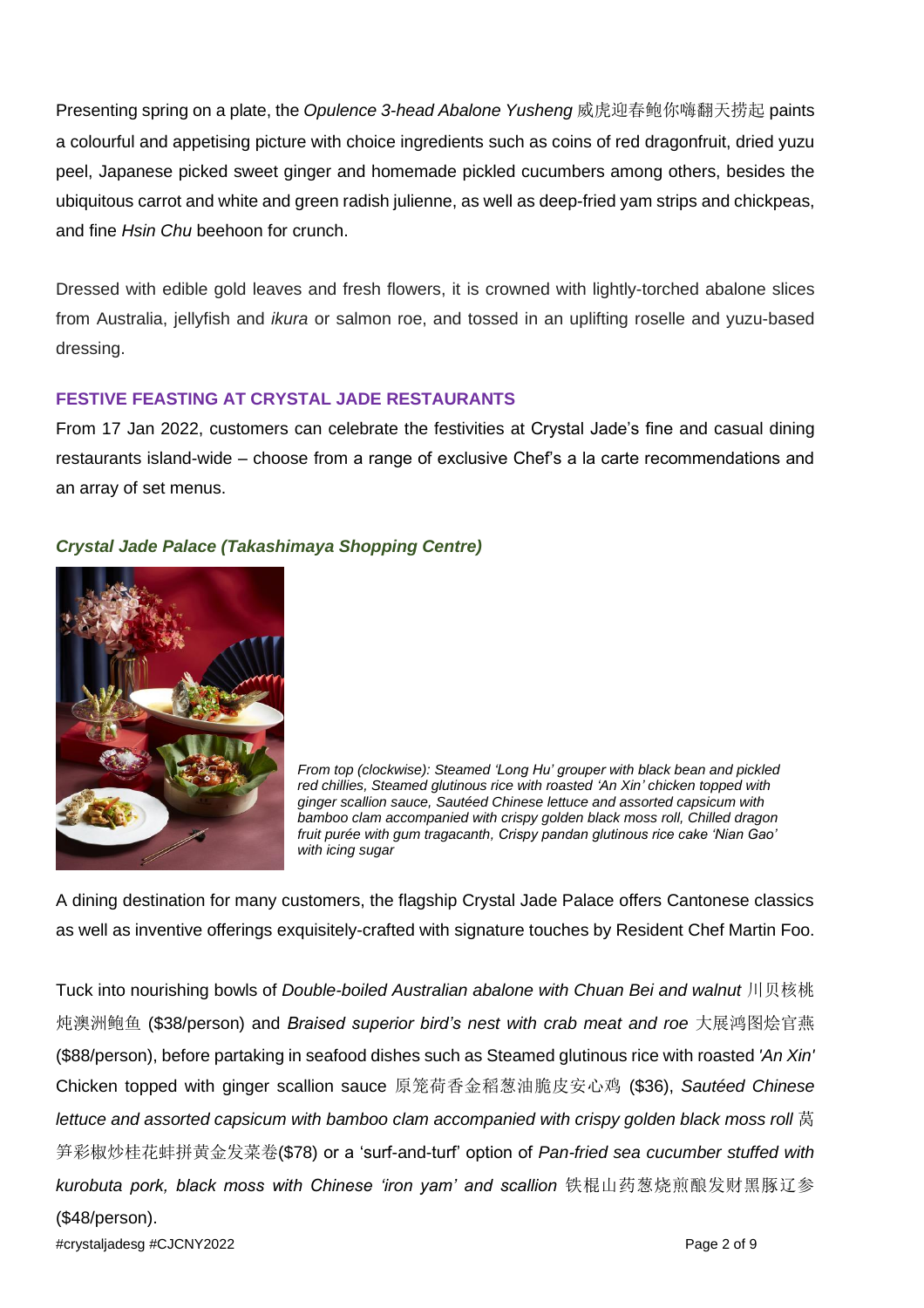Other notable recommendations include an indulgent *Roasted USDA Prime short rib and foie gras with honey char siew sauce* 黑叉烧酱烤鹅肝美国牛肋排 (\$34/person) and a homemade *Crispy pandan 'nian gao' with icing sugar* 脆皮雪霜香兰年糕 (\$12.80/6pcs).

For lunch, the restaurant is also offering a dim sum menu of over 15 items alongside perennial favourites such as congee, appetisers and small bites.

The extensive range of set menus at Crystal Jade Palace are priced between \$138 to \$198 per person (minimum two to dine), and from \$638 for five persons. A vegetarian set menu priced at \$108 per person is also available.

# *Crystal Jade Golden Palace (Paragon)*



*From top (clockwise): Grilled tiger prawn with 'Puning' soya bean paste, Deep-fried pumpkin ball with lava salted egg yolk, Crispy sea cucumber with preserved olive vegetable, Roasted Iberico pork char siew with honey*

Well-known for its expertly-executed Teochew specialities and premium Cantonese fare, Crystal Jade Golden Palace is *the* spot for dining in style.

Savour Teochew specialties the likes of *Grilled tiger prawn with 'Puning' Soya bean paste* 普宁豆酱 焗老虎虾皇 (pictured above), *Braised American duck in Teochew style with crystal green bean noodles* 潮式卤水美国鸭伴水晶粉皮 (\$28/regular, \$52/half, \$90/whole), to more lavish *Braised superior bird's nest with winter melon and crab meat* 蟹肉冬茸烩官燕 (\$78/person) and *Crispy sea cucumber with preserved olive vegetable* 油榄菜脆皮黄玉参 (\$32). The irresistibly-crisp *Deep-fried pumpkin ball with lava salted egg yolk* 南瓜流沙球 (\$9.80/3pcs) is highly recommended as a befitting sweet finale.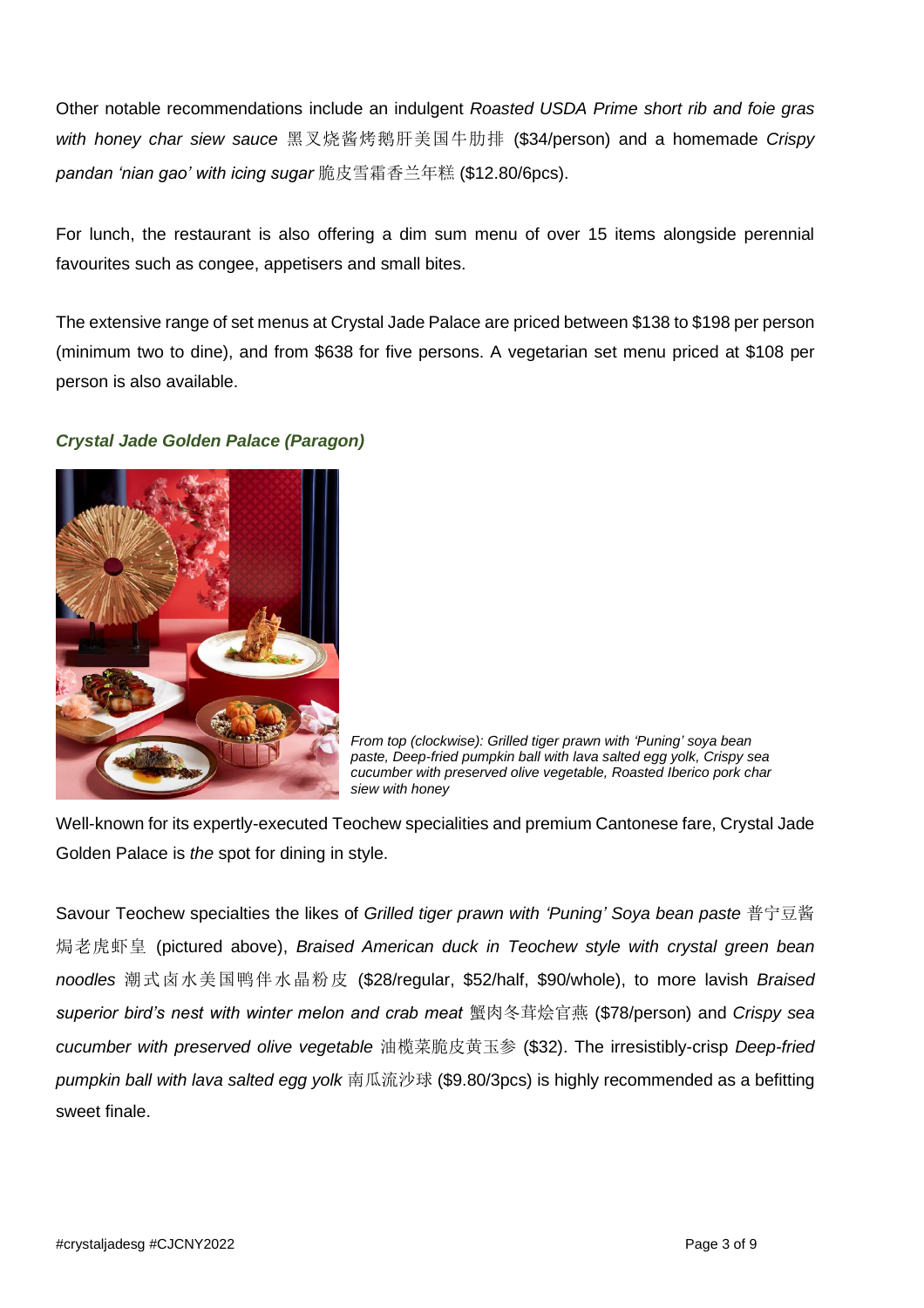At Crystal Jade Golden Palace, set menus are priced between \$138 to \$198 per person (minimum two to dine) and from \$638 for five persons. A vegetarian set menu priced at \$108 per person is also available.

### *Crystal Jade Dining IN (VivoCity)*



Chinese New Year is off to roaring new start when the festive table is brimming with exquisite dishes.

Prime the palate with a soothing *Double-boiled fish maw and American sea whelk and Matsutake mushroom* 美国响螺炖花胶 松茸菌 (\$42.80/person), *Steamed Chilean cod fish with red and green chilli in Puning sauce* 双 椒 普宁 豆 酱蒸 智 利 雪 鱼 柳 (\$22.80/person) and tucking into communal dishes the likes of *Claypot rice with soya duck and Chinese preserved meat* 油鸭 腊味砂煲饭 (\$108, good for 5 persons), and *Eight treasures sweet soup with peach resin* 桃胶八宝甜汤 (\$9.80/person).

Set menus at Crystal Jade Dining IN are priced between \$138 to \$198 per person (minimum two to dine) and from \$638 for five persons. A vegetarian set is available.

# *Crystal Jade Hong Kong Kitchen*



*From top (clockwise): Stewed pork knuckle with shiitake mushroom and black moss, Steamed salted chicken with ginger & scallion sauce, Steamed barramundi with preserved vegetable & garlic, chilled aloe vera & white fungus with Osmanthus honey jelly, Crisp-fried Boston lobster with pork floss*

Relish creative iterations of Cantonese classics specially-crafted for the Lunar New Year.

Feast on *Crisp-fried Boston lobster with pork floss* 丰味肉松炸波士顿龙虾 (\$88/600g), generouslyportioned *Stewed pork knuckle with shiitake mushroom and black moss* 发财北菇扒元蹄 (\$36.80), *Fortune fried glutinous rice with Sakura shrimp* 富贵樱虾炒糯米饭 (\$22.80) and a refreshing *Chilled*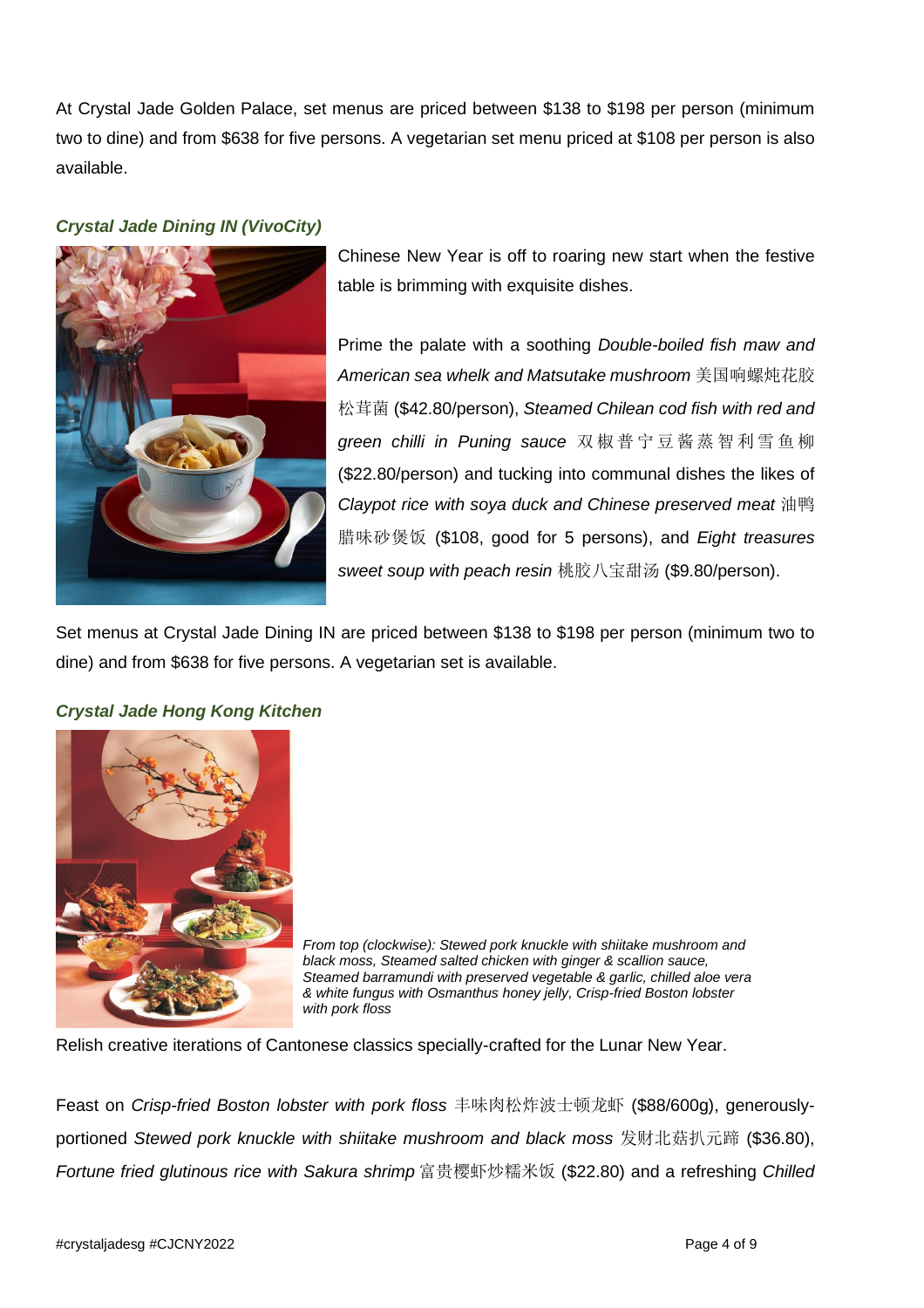*aloe vera and white fungus with Osmanthus honey jelly* 芦荟雪耳蜂蜜桂花冻 (\$6.80/person) among other limited-time a la carte dishes.



### *Crystal Jade La Mian Xiao Long Bao & Crystal Jade Jiang Nan*

*From top (clockwise): Steamed prawn and preserved vegetable siew mai, Steamed pork and water chestnut dumpling topped with egg & black fungus, Stir-fried prawn with celery and walnut, Crispy pork strips with fried garlic, Longevity la mian in soup with assorted mushroom, Poached rice with oyster, preserved vegetable & dried shrimp in superior broth*

Northern Chinese flavours take centrestage here and customers can expect festive creations with punchy flavours like *Crispy pork strips with fried garlic* 状元蒜香酥肉 (\$26.80) and *Poached rice with oyster, preserved vegetable and dried shrimp in superior broth* 雪里红开洋蚝仔泡饭 (\$20.80), as well as dim sum items such as plump *Steamed pork and water chestnut dumpling topped with egg and black fungus* 鸳鸯纳福双色饺 (\$7.80/3pcs), juicy *Steamed prawn and preserved vegetable siew mai* 凤尾雪菜虾烧卖 (\$8.80/3pcs) and *Blooming lotus flower Chinese pastry* 朵朵迎春桃花酥 (\$6.80/3pcs).

Set menus for Crystal Jade Jiang Nan, Crystal Jade La Mian Xiao Long Bao and Crystal Jade Hong Kong Kitchen are priced between \$368 and \$508 for five, and individual menus at \$68 per person for minimum of two persons are also available.

#### **NEW! FESTIVE TAKEAWAY HIGHLIGHTS**

*Online order from 6 Dec 2021 and collection from 10 Jan 2022 at select outlets. Home delivery option available.*

From 6 Dec 2021 to 10 Feb 2022, takeaway orders can be made online at estore.crystaljade.com, and customers can also place their orders in person at Crystal Jade restaurants and bakery outlets from 6 Dec 2021 to 15 Feb 2022. Collection of orders can be made from 10 Jan 2022 at select Crystal Jade outlets.

Home delivery is available between  $10 - 25$  Jan and  $7 - 15$  Feb 2022 with a delivery fee of \$25. A fee of \$40 applies for delivery between 26 Jan to 6 Feb 2022.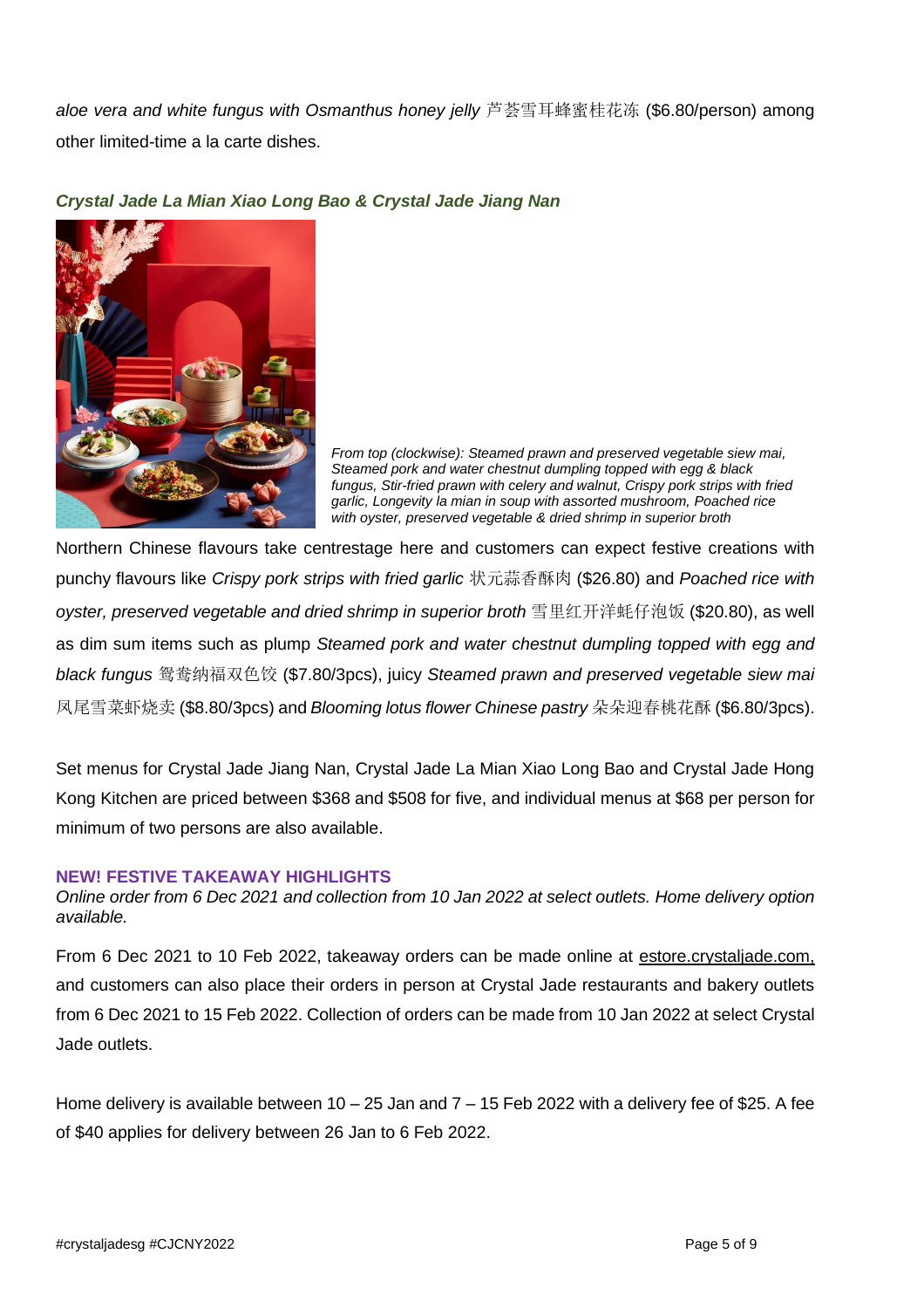#### **CHINESE NEW YEAR FESTIVE TAKEAWAY GOODIES**

### **CNY SPECIAL TAKE-HOME SET MENU 新春外卖套餐| \$308 for 5 persons**

A gifting bestseller, this sumptuous six-course feast makes a return with six brand new dishes.

Besides a *Reunion Tiger prawn yusheng* 虎虎生威虎虾捞起 to toss to the new year, the set also includes four main courses such as *Steamed salted chicken with ginger and scallion sauce* 沙姜蒜葱 盐镇菜园鸡, *Braised abalone and homemade pipa beancurd with black moss* 发财鲍鱼扒琵琶豆腐兰 花, as well as a new dessert of *Gula Melaka sponge cake with walnut* 甜蜜椰糖琥珀马拉糕.

### **NEW! BRAISED DUCK WITH PRESERVED BLACK BEAN 荫豉福禄鸭 | \$52.80**

A riff on a perennial favourite, *Braised duck with preserved black bean* 荫豉福禄鸭's slightly smoky and more intense flavour is courtesy of preserved black beans which impart a robust and layered flavour profile.

# **NEW! GULA MELAKA SPONGE CAKE WITH WALNUT 甜蜜椰糖琥珀马拉糕 | \$23.80 & YUZU MANDARIN ORANGE JELLY 吉祥柚子香橘果冻 | \$23.80**

Ideal for serving guests who come visiting or a sweet finish to the meal, *Gula Melaka sponge cake* 甜 蜜椰糖琥珀马拉糕 endears with its fluffy-soft texture and treacly notes from palm sugar, while *Yuzu mandarin orange jelly* 吉祥柚子香橘果冻 is an excellent palate cleaner and lighter dessert option studded with yuzu peel and mandarin orange segments.

For a detailed list of all Crystal Jade restaurants, please refer to Appendix 1B attached.

For more information on all Chinese New Year menus and takeaway festive goodies, please log on to [www.crystaljade.com.](http://www.crystaljade.com/)

*Note to editors:* 

- *All prices are subject to 10% service charge and GST.*
- *High-res images of select CNY items and dishes are available upon request via email.*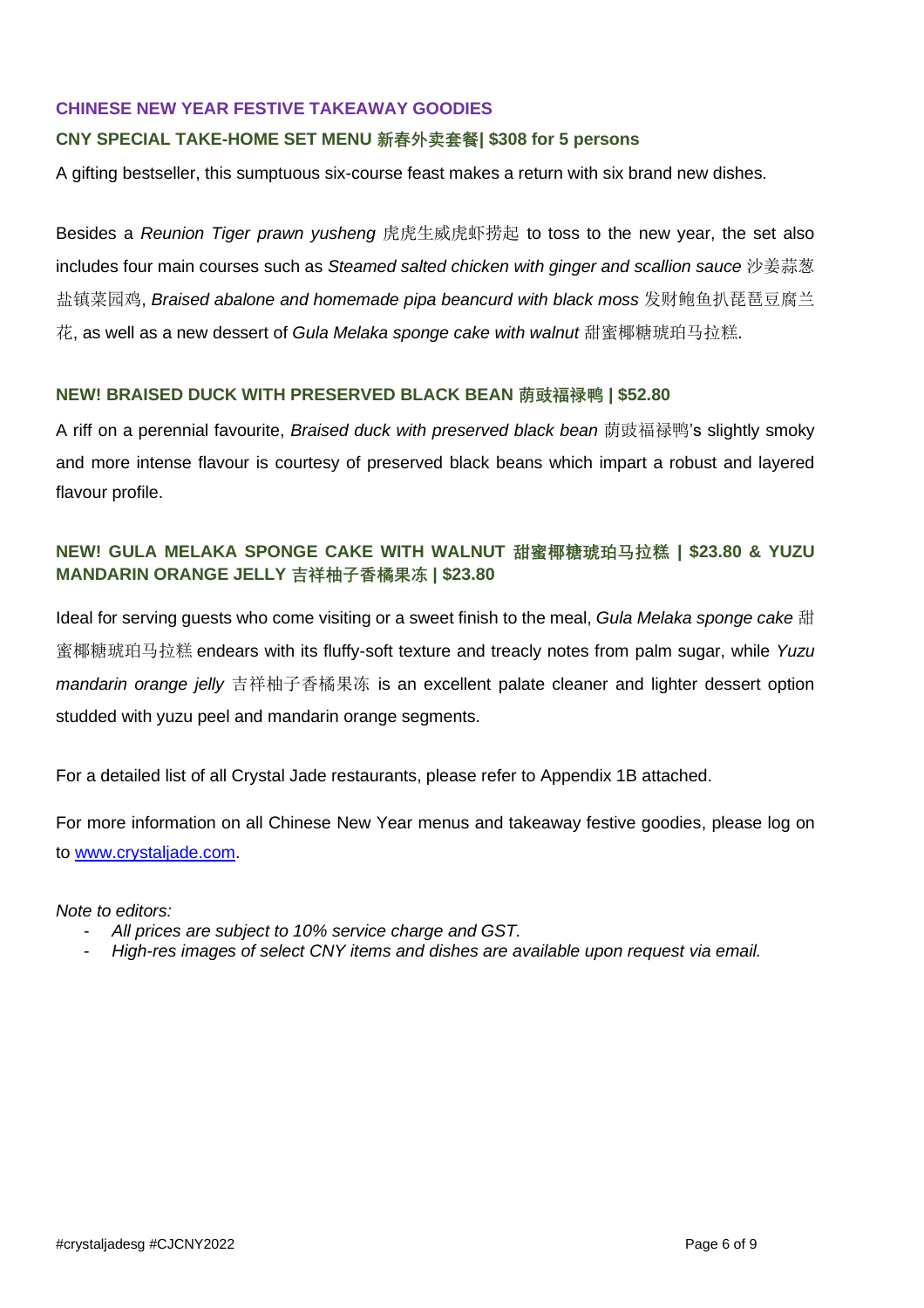### **ABOUT CRYSTAL JADE GROUP**

Founded in 1991, Crystal Jade is an awarded Chinese culinary group with MICHELIN one star for three consecutive years, since its inaugural edition, and multiple MICHELIN Bib Gourmand awards (Hong Kong & Shanghai). Committed to preserving the rich traditions of Chinese cuisine, the group's portfolio of specialty dining concepts range from fine dining and casual dining restaurants to specialty bakeries.

To date, the award-winning group owns and operates over 100 outlets across 30 major cities in Asia Pacific.

For more information or assistance, please contact: **Sixth Sense Communications & PR Consultancy** Loh Hsian Ming T: 6423 0096 | M: 9435 9171 E: [hsianming@sixthsense.com.sg](mailto:hsianming@sixthsense.com.sg)

**Crystal Jade Culinary Concepts Holding**  Irene Goh, Senior Marcom Manager Charis Tan, Marcom Manager<br>T: 6512 0825 | M: 9670 9337 T: 6512 0806 | M: 9424 1903 E: [irene.goh@crystaljade.com](mailto:irene.goh@crystaljade.com)

T: 6512 0806 | M: 9424 1903<br>E: charis.tan@crystaljade.com

For corporate sales enquiries: Shuki An, Event Sales Manager M: 8182 0561 E: [shuki.an@crystaljade.com](mailto:shuki.an@crystaljade.com)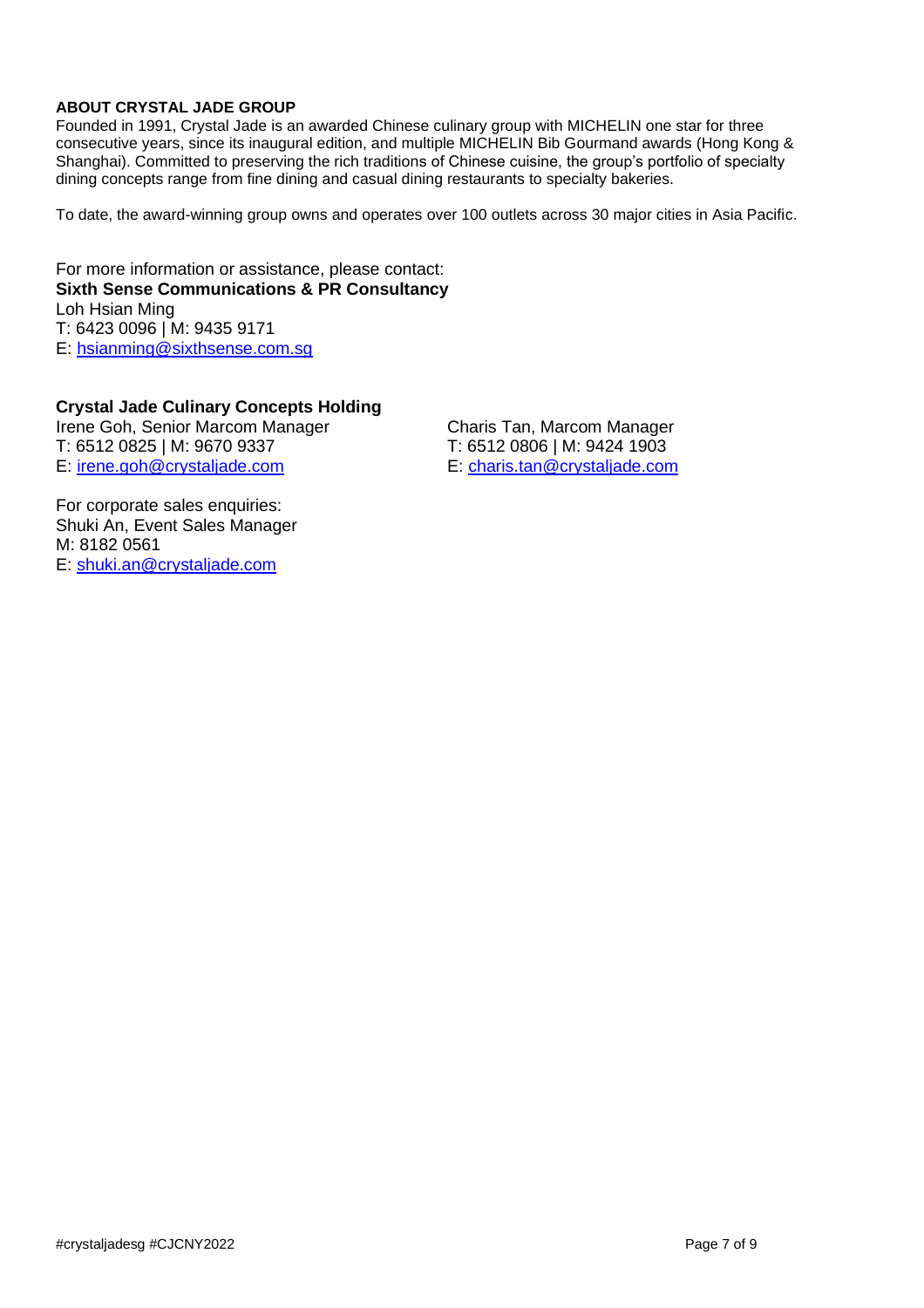#### **APPENDIX 1A: DINE-IN & TAKEAWAY PROMOTION**

#### **1. CNY Dine-in Set Menus Promotion**

| Reservations can be made from the<br>following periods: | <b>Jadeite</b><br><b>Members</b> | <b>Citibank &amp; UOB</b><br><b>Cardmembers</b> |
|---------------------------------------------------------|----------------------------------|-------------------------------------------------|
| <b>Early Bird Special</b><br>6 Dec 2021 - 10 Jan 2022   | <b>20%</b>                       | 10%                                             |
| <b>Exclusive Privilege</b><br>11 Jan - 15 Feb 2022      | 10%                              | 5%                                              |

*CNY Set Menus will be available at outlets from 17 Jan – 15 Feb 2021.* 

All diners who dine-in from 17 Jan – 15 Feb 2022 will receive a set of Festive Angbao pack which includes 20% off minimum spend of \$88, 30% off with no minimum spend and \$2.80 off purchases on estore.crystaljade.com. Terms & conditions apply.

#### **2. Festive Takeaway Goodies Promotion**

|                                                    | <b>Jadeite</b><br><b>Members</b> | <b>Citibank &amp; UOB</b><br><b>Cardmembers</b> |
|----------------------------------------------------|----------------------------------|-------------------------------------------------|
| Early Bird Special<br>6 Dec 2021 - 10 Jan 2022     | <b>20%</b>                       | 15%                                             |
| <b>Exclusive Privilege</b><br>11 Jan - 15 Feb 2022 | 15%                              | 10%                                             |

**Exclusive Promotions:** 

• **Additional 8% for orders via estore with promo code <CJCNY8OFF> till 10 Feb**